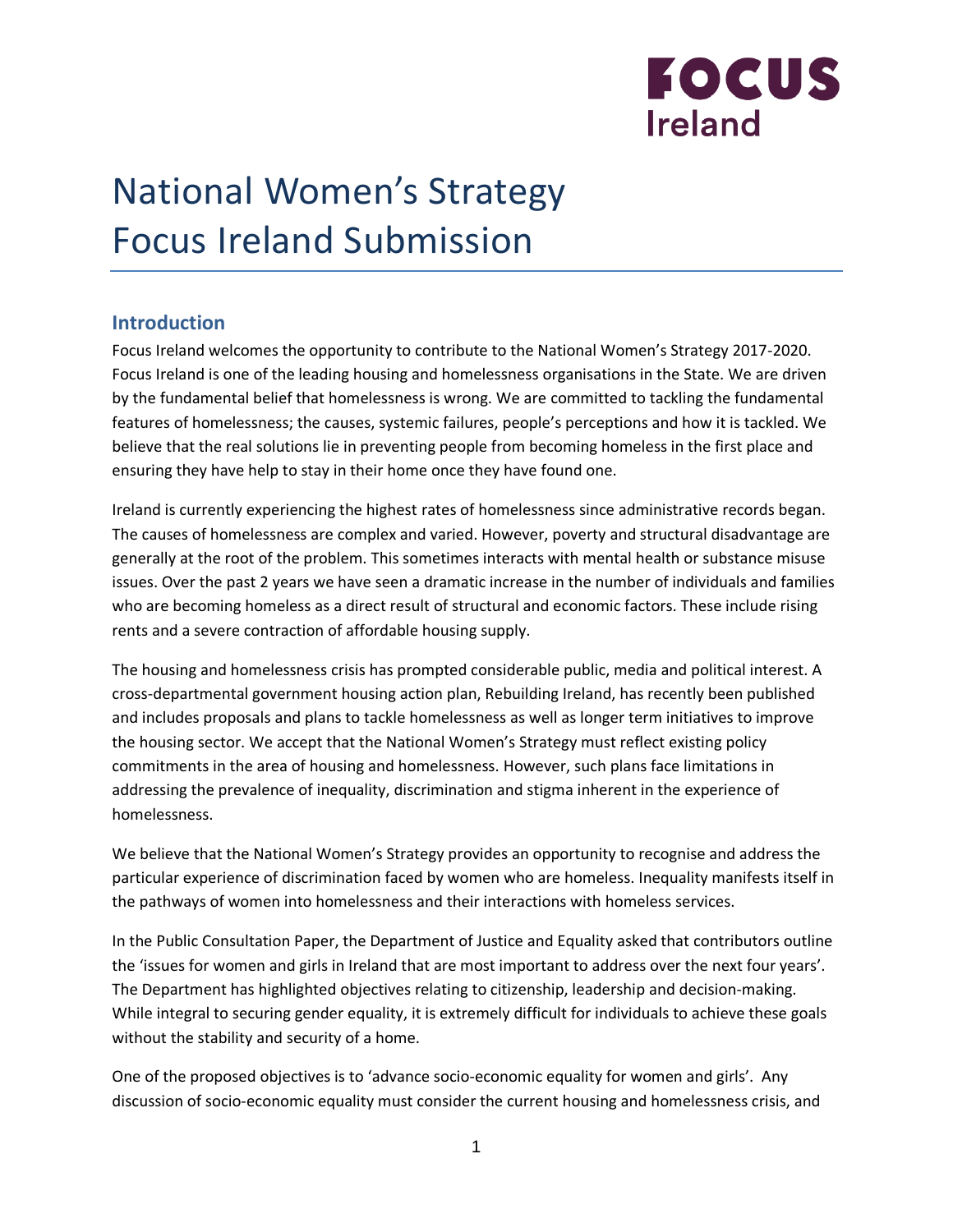

its particular impact on women. International research suggests women – specifically low income women – are at a disproportionate risk of poverty, housing exclusion and homelessness<sup>1</sup>,<sup>2</sup>. The National Women's Strategy must ensure that the needs of low income women, in particular, are reflected in its provisions and commitments.

This submission will focus on the key objective of 'advancing socio-economic equality for women and girls'. We will examine:

- the extent of women's homelessness;
- the distinct pathways of women into homelessness;
- their experiences of homeless services;
- the stigma suffered; and
- recommendations for inclusion in the forthcoming strategy.

## **Measuring Women's Homelessness in Ireland**

1,803 women are currently experiencing homelessness nationwide, with 1,363 of these accessing services in the Dublin region. As noted above, the numbers of individuals and households experiencing homelessness has increased across all demographic groups and regions. Family homelessness has increased most dramatically, and this has impacted on the numbers of women experiencing homelessness. Previously, there was always a higher percentage of men counted as homelessness in the State (though homeless counts are widely recognised as underestimating the number of women experiencing homelessness as women are more likely to reside in 'hidden' homelessness situations such as doubling up with friends or family members).

With the dramatic rise of families entering emergency homeless accommodation, the gender gap in the official figures has decreased. For example, when comparing gender breakdown between 2014 and 2016 (as outlined in Table 1), the percentage of women experiencing homelessness across Ireland has increased by  $8\%$ .<sup>3</sup>

|               | <b>Men</b>           | <b>Women</b>    |
|---------------|----------------------|-----------------|
| August 2014   | 65%                  | 35%             |
| November 2016 | 57%                  | 43%             |
| _ _ . _       | $\bullet$ $-$<br>_ _ | .<br>.<br>-- -- |

#### **Table 1: Gender Breakdown of Persons Residing in Emergency Accommodation Nationally**

This increase can be partially explained by the increase in family homelessness – particularly femaleheaded one parent families – over the same period. Indeed, given the particularly steep rise of family

 $\overline{a}$ 1 FEANTSA Magazine (2016) *Perspective on Women's Homelessness.* Brussels: FEANTSA.

<sup>2</sup> Mayock, P. and Bretherton, J. (2017, forthcoming) *Women's Homelessness in Europe*. London: Palgrave MacMillan.

 $^3$  From Department of Housing data, available here: <http://www.housing.gov.ie/housing/homelessness/other/homelessness-data>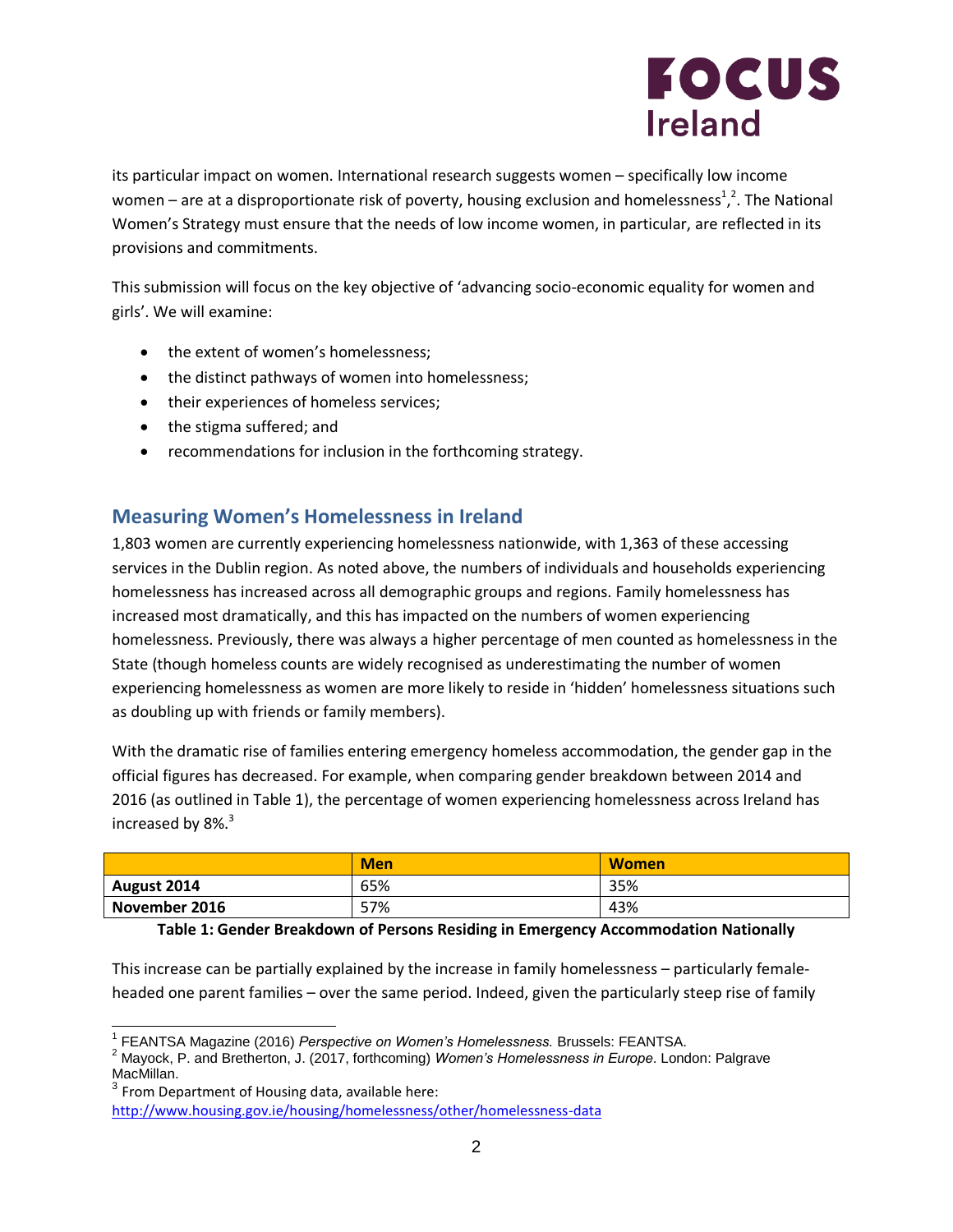

homelessness in Dublin, the proportion of women among adults experiencing homelessness is notably higher. For example, in November 2016, 47% of all homeless adults in emergency accommodation were women; up from 35% in August 2014.

Many of these families are headed by lone parents. In November's emergency accommodation statistics (2016), as cited in Table 2, 65% of families experiencing homelessness were single parent families. This was even higher in August 2014 when almost three quarters (74%) families experiencing homelessness were headed by lone parents.

|               | <b>Families</b> | <b>Lone Parents</b> |
|---------------|-----------------|---------------------|
| August 2014   | 385             | 288                 |
| November 2016 | 1205            | 788                 |

### **Table 2: Breakdown of Lone Parent Families among Families Experiencing Homelessness**

Regular administrative data analysis published by Dublin Region Homeless Executive and point-in-time surveys conducted by Focus Ireland have demonstrated that the majority of lone parent families experiencing homelessness are female-headed.<sup>4</sup> This pattern is also replicated in national statistics<sup>5</sup>.

On the other hand, rough sleeper counts demonstrate far higher numbers of men. The latest rough sleeper count conducted in November 2016 showed that 85% of those counted on the street were male. This most acute and visible form of housing exclusion traditionally attracts the greatest policy and media attention. As a result, homelessness policy and service delivery could be described as 'gender-blind' in its overemphasis on the needs of male service users. This is despite the fact that there is an increasing acknowledgment across the international literature on women's homelessness that women's routes into, through, and out of homelessness can differ from their male counterparts<sup>6</sup>.

There has been almost no discussion in Ireland, and relatively little discussion internationally, about whether governmental policies and strategies adequately address the distinct housing and support needs of women who are at risk of, or experiencing, homelessness or housing instability. The National Women's Strategy must, therefore, acknowledge and seek to address both the rapid increase in women's homelessness and the distinct needs of women, as a matter of urgency.

<sup>&</sup>lt;sup>4</sup> See Focus Ireland Insights into Family Homelessness: Insight 1 [https://www.focusireland.ie/wp](https://www.focusireland.ie/wp-content/uploads/2016/04/Insight-into-Family-Homleessness-No-1-2016-Snapshot-Profile-of-Children-residing-in-Emergency-Accommodation-in-Dublin-Region.pdf)[content/uploads/2016/04/Insight-into-Family-Homleessness-No-1-2016-Snapshot-Profile-of-Children-residing-in-](https://www.focusireland.ie/wp-content/uploads/2016/04/Insight-into-Family-Homleessness-No-1-2016-Snapshot-Profile-of-Children-residing-in-Emergency-Accommodation-in-Dublin-Region.pdf)[Emergency-Accommodation-in-Dublin-Region.pdf](https://www.focusireland.ie/wp-content/uploads/2016/04/Insight-into-Family-Homleessness-No-1-2016-Snapshot-Profile-of-Children-residing-in-Emergency-Accommodation-in-Dublin-Region.pdf)<br>5 Census 2011 data revealed that 100,204 family u

Census 2011 data revealed that 186,284 family units were headed by a lone mother; while 29,031 were lone fathers[: www.cso.ie](http://www.cso.ie/)

 $6$  Women and Homelessness in Ireland, Research Paper 1 (2012)

[https://www.tcd.ie/childrensresearchcentre/assets/pdf/Publications/research\\_paper\\_one\\_women\\_and\\_homeless](https://www.tcd.ie/childrensresearchcentre/assets/pdf/Publications/research_paper_one_women_and_homelessness_in_ireland.pdf) [ness\\_in\\_ireland.pdf](https://www.tcd.ie/childrensresearchcentre/assets/pdf/Publications/research_paper_one_women_and_homelessness_in_ireland.pdf)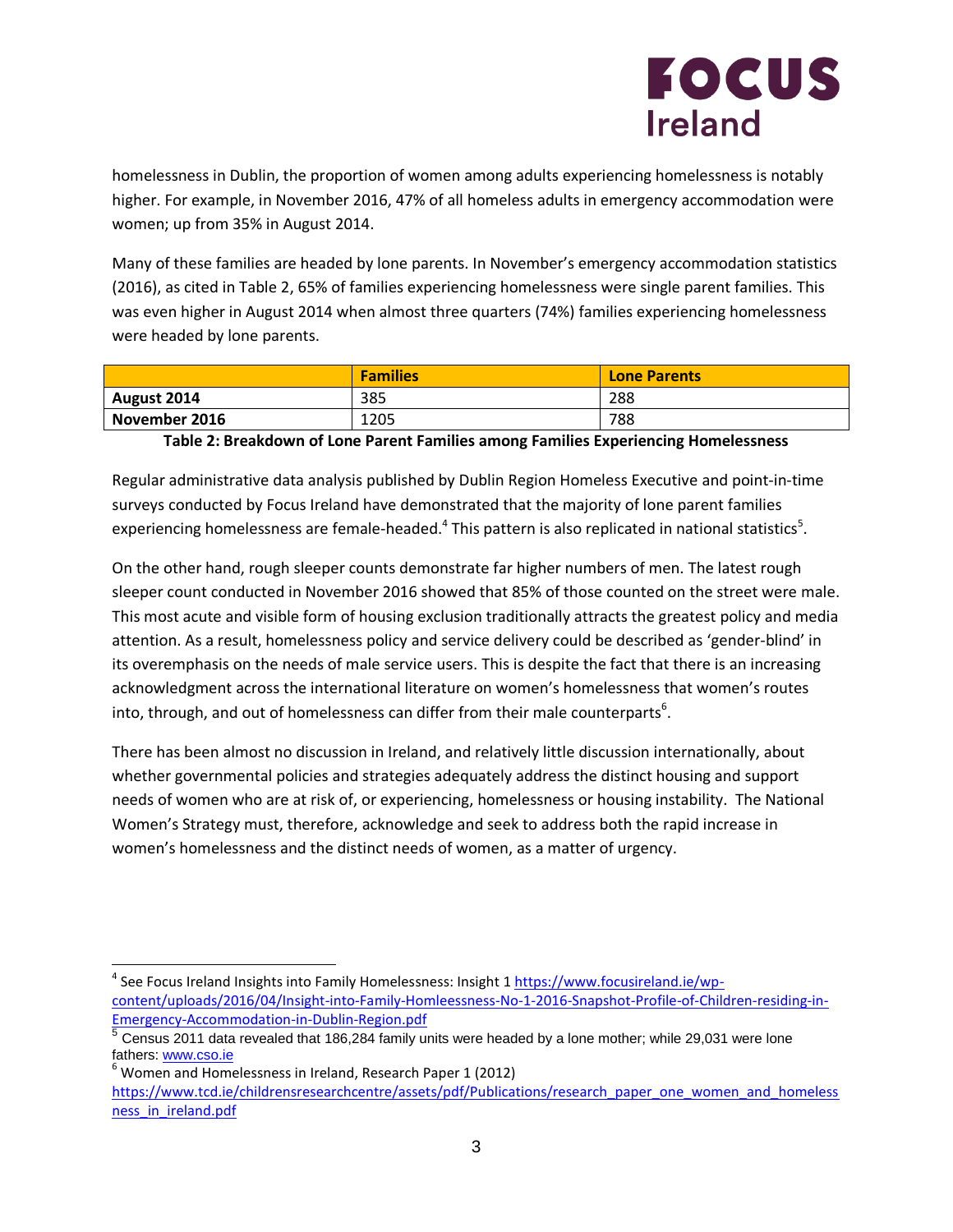

# **The Distinct Pathways of Women into Homelessness**

While structural disadvantage, poverty and housing market failure are so often the root causes of homelessness for both men and women, there are ways in which these issues disproportionately impact on women<sup>7</sup>. Low income women, in particular, face risks of poverty, for example – labour market inequalities, childcare difficulties and interrupted careers, domestic violence or abuse, and more. This submission will focus on two of the most urgent of these themes: domestic violence and homelessness among low income families.

### **Domestic Violence**

Recent research conducted by Focus Ireland examined the pathways of families into homelessness<sup>8</sup>. 72 families who presented as homeless in March 2016 were contacted and asked to detail their previous four accommodations before presenting as homeless (and reasons for leaving these accommodations). 11 of the 72 survey respondents reported that domestic violence was the *main cause* of their recent experience of homelessness<sup>9</sup>. A further 5 respondents reported that domestic violence had negatively impacted on their housing stability in the past. It is worth noting that the nature of this violence was in the form or intimate partner violence and also violence within the family home.

The findings above are echoed in other research studies. A 2015 report "Women, Homelessness and Service Provision"<sup>10</sup> involved secondary analysis of 60 life history interviews with women experiencing homelessness. 55 of the women (92%) experienced some form of violence or abuse during their lives. Indeed, the association between homelessness among women and violence / victimisation has been highlighted repeatedly across the international literature $^{11}$ .

However, despite this, there is a broad disconnect between homelessness and domestic violence services (as is the case in the UK context also<sup>12</sup>). This results in gaps in provision as homelessness policy does not adequately incorporate the housing needs of women (and children) where that need arises from violence and abuse, and domestic violence services typically do not cater for the complex support needs of women who report mental health or substance misuse issues.

 7 Edgar, B. and Doherty, J. (2001) *Women and Homelessness in Europe*. Brussels: FEANTSA.

<sup>&</sup>lt;sup>8</sup> Insights into Family Homelessness Number 4 [https://www.focusireland.ie/wp-content/uploads/2016/04/Insight](https://www.focusireland.ie/wp-content/uploads/2016/04/Insight-into-Family-Homelessness-No-4-2016-Telephone-Survey-of-Families-that-Became-Homeless-during-March-2016.pdf)[into-Family-Homelessness-No-4-2016-Telephone-Survey-of-Families-that-Became-Homeless-during-March-](https://www.focusireland.ie/wp-content/uploads/2016/04/Insight-into-Family-Homelessness-No-4-2016-Telephone-Survey-of-Families-that-Became-Homeless-during-March-2016.pdf)[2016.pdf](https://www.focusireland.ie/wp-content/uploads/2016/04/Insight-into-Family-Homelessness-No-4-2016-Telephone-Survey-of-Families-that-Became-Homeless-during-March-2016.pdf)

 $9$  5 of these 11 families had resided in a domestic violence refuge prior to presenting to their local authority as homeless. These 5 families cited capacity problems in the refuge and due to this, they were advised to move to mainstream homeless accommodation.

 $10^{10}$  Mayock, Parker, Sheridan for Simon Communities

<sup>&</sup>lt;sup>11</sup> Baptista, I. (2010) Women and Homelessness. In: E. O'Sullivan, V. Busch-Geertsema, D. Quilgars and N. Pleace (Eds) *Homelessness Research In Europe.* Brussels: FEANTSA.

<sup>12&</sup>lt;sup>22</sup>, Quilgars, D. and Pleace, N. (2010) *Meeting the needs of households at risk of domestic violence in England: The role of accommodation and housing-related support services*. London: Dpt. of Communities and Local Government.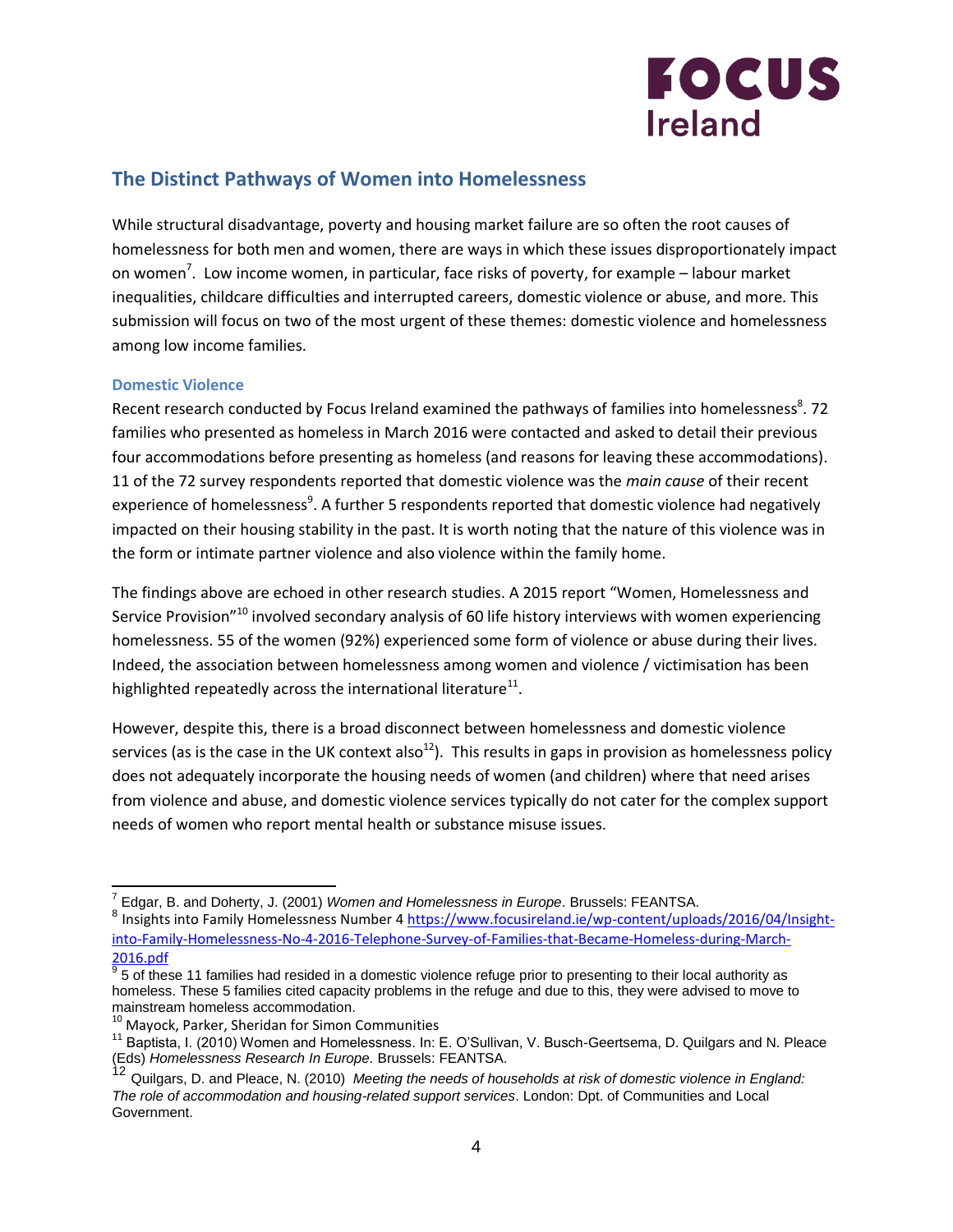# **FOCUS Ireland**

Importantly, this disconnect between homelessness and domestic violence responses also manifests itself in the measurement of homelessness. Due to the separation of funding streams in Ireland between both homelessness and domestic violence services (funded by the Department of Housing and the Department of Children and Youth Affairs respectively), women residing in domestic violence services are excluded from national statistics on homelessness, despite their urgent housing needs. Nor do the Department of Children or Tusla publish data on use of domestic violence accommodation. This exacerbates the disconnect between the two issues and further obscures the prevalence of women experiencing homelessness more broadly.

Focus Ireland welcomes the recent publication of guidance on housing and domestic violence by the Department of Housing, and the Rebuilding Ireland Action Plan acknowledges that policies to prevent homelessness must acknowledge the impact of domestic violence and commits to the provision of additional emergency refuge spaces. Nevertheless it is important that the Strategy responds to the housing and support needs of women and children in domestic violence accommodation, particularly for low income women or women among migrants or Traveller groups who may demonstrate additional barriers to escaping violence in their homes $^{13}$ .

## **Family Homelessness**

As already stated, the rise in the number of women experiencing homelessness is a result of the unprecedented increase in family homelessness. 65% of families experiencing homelessness are headed by a single parent, and the vast majority of these are women. There is growing evidence of the impact homelessness has on the daily life of families who are residing in commercial hotels – sometimes for significant periods of time. The strain and difficulties related to families sharing a single room, sometimes residing considerable distances from their centres of interest, difficulty transporting children to school, lack of safe spaces for children to play, lack of privacy for older children and parents, and financial problems are all reported through both research<sup>14</sup> and to Focus Ireland staff members working on the front-line.

While experiencing homelessness with dependent children is immensely difficult, it is even more so for single parents. As already cited, 65% of families in homeless services are headed by lone parents, and research indicates that the vast majority of these are women<sup>15</sup>. The difficulties faced by couples are compounded for those parenting alone in these emergency settings. For example, staff from the Family Homeless Action Team report that, oftentimes, children are not allowed to be present in the kitchen of a hotel. However, they are also not allowed to be left alone either. This leaves lone parents in a particularly difficult position.

<sup>&</sup>lt;sup>13</sup> Mayock, P., Sheridan, S. and Parker, S. (2012) Migrant women and homelessness: The role of gender-based violence. *European Journal of Homelessness,* 6, 1, 59-82.

<sup>14</sup> Walsh, K. and Harvey, B. (2015) *Family Experiences of Pathways into Homelessness: A Families' Perspective.*  Dublin: Housing Agency.

<sup>15</sup> From Department of Housing: http://www.housing.gov.ie/housing/homelessness/other/homelessness-data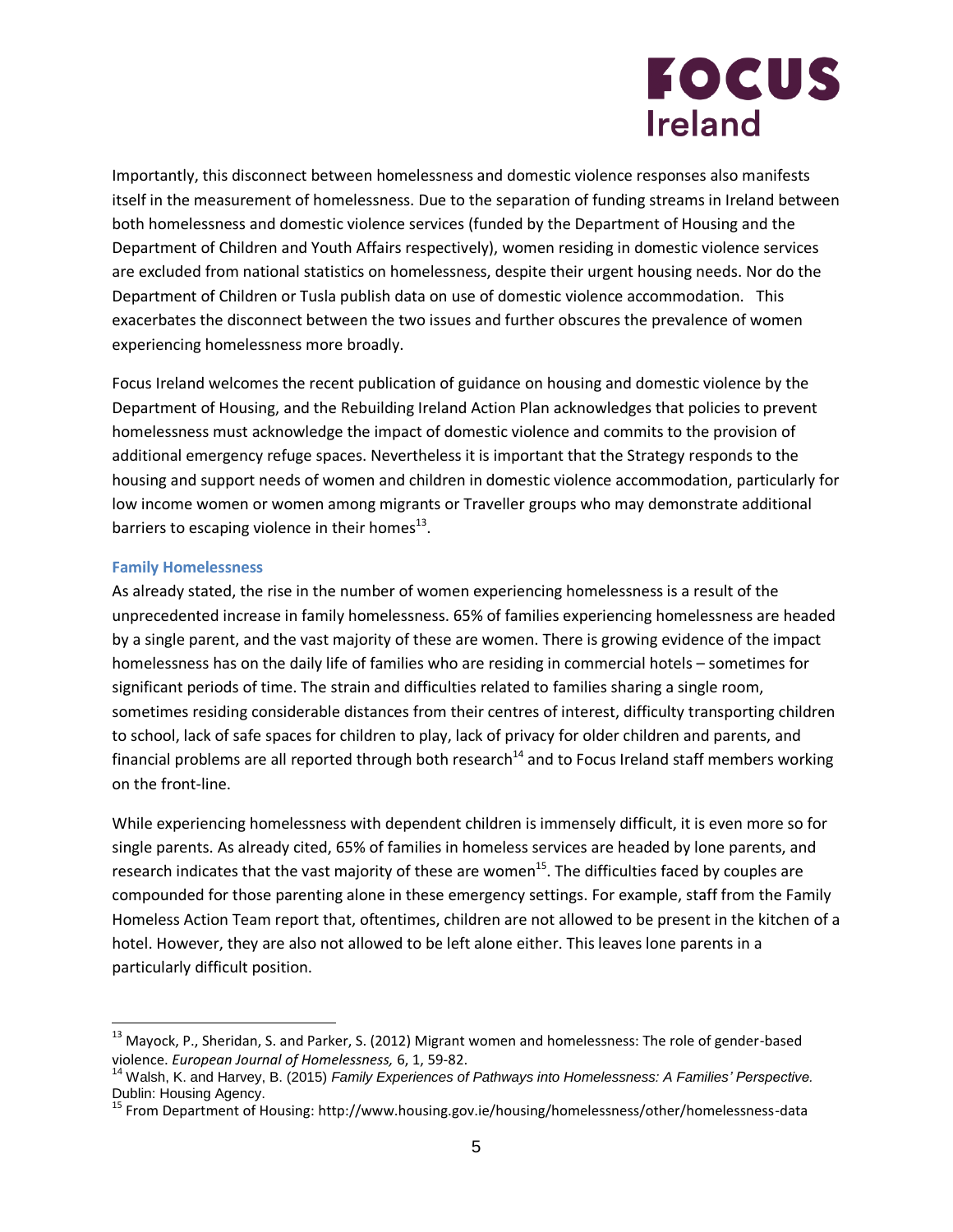

These factors put unimaginable strain on family life and many parents experience feelings of guilt while children report shame of their homeless reality, often hiding what's going on from their friends or school peers. Staff members note that many parents report deteriorating mental health, particularly if they are in emergency accommodation for long periods of time. This can result in an undue care burden being imposed on younger family members in the context of these exceptionally trying circumstances. Above all, this reality can be disempowering as both a mother and as a woman.

## **Existing Service Reponses to Women's Homelessness**

Policy and service responses differ according to whether or not a woman is accompanied by children. Families experiencing homelessness in Ireland initially present to their local authority and once there is a proven housing need, the family is accommodated in emergency homeless accommodation or commercial hotels (more commonly the latter given the scale of family homelessness). Women who do not have children, who are not accompanied by their children, or are with a partner, are routed into the 'mainstream' homeless emergency system. If women - with or without their children - are fleeing domestic violence and have no chaotic drug or alcohol problems, they are accommodated to domestic violence refuges (pending capacity and availability).

As referenced above, homelessness policy and services have developed to respond to a problem which was traditionally seen as predominantly affecting men. Perhaps as a result of this, women have been found to report a sense of reluctance to engage with homelessness services, leading to the prevalence of 'hidden homelessness'<sup>16</sup>, and analyses of women's homeless journeys or trajectories are frequently "characterised by a lack of service engagement" with some women actively avoiding contact with homeless services, which they perceived to be "unclean, intimidating, frightening and/or unsafe"<sup>17</sup>.

Many domestic violence refuges do not accept women who are actively using substances, on the basis that this jeopardises the safety of other residents. Such restricted access to protection through domestic violence services can result in women remaining in unsafe situations due to a lack of alternative housing options<sup>18</sup>. This may also result in certain groups of women who are in housing need as being conceptualised perhaps as less worthy, and therefore less 'deserving', of support and assistance. Women themselves have been found to internalise these different service criterions – and concepts of 'deserving' and 'undeservingness' - which can further exacerbate feelings of stigma and shame<sup>19</sup>.

There are additional barriers for women who seek to flee situations of domestic violence. Women often leave dangerous or violent situations expeditiously, and may not have the ability to collect documentation. For example, officials often require proof that an individual does not have alternative

<sup>&</sup>lt;sup>16</sup> Mayock and Sheridan (2012)

 $17$  Mayock et al (2015) p 20

 $18$  Above

<sup>19</sup> Williams (1998) Domestic violence and poverty: The narratives of homeless women. *Frontier: A Journal of Women's Studies,* 19,2, 143-165.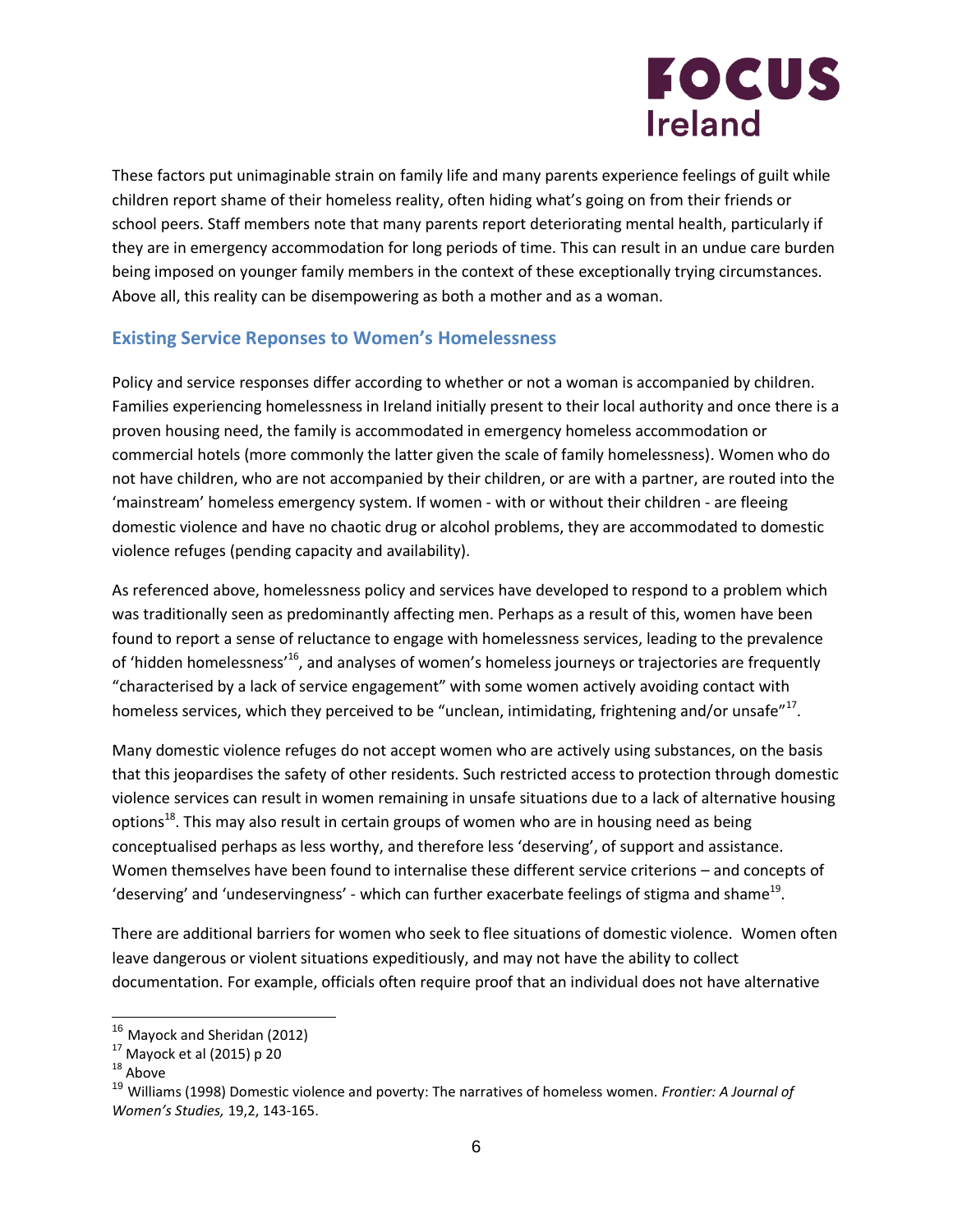# **FOCUS Ireland**

accommodation in which they can reside. It can be difficult for a woman, who might jointly own or rent a home, to prove why she cannot safely return. Migrant women who are undocumented – or those who lose a valid immigration permit upon separating from their partner – can often face further barriers in accessing emergency accommodation or welfare payments, which in turn places them at high risk of prolonged housing exclusion or, in many cases, returning to their violent or abusive partner<sup>20</sup>.

Women can be reluctant to enter homeless services where living spaces are shared with men and many express a desire for women-only emergency accommodation. This is particularly true of women who have experienced gender-based violence<sup>21</sup>. While women-only shelters will not be required by all, particularly those who are experiencing homelessness with a partner, more options in terms of emergency accommodation would improve women's perceptions of service safety and accommodation options. This might encourage more women to seek help, rather than remaining in potentially dangerous situations.

# **Women, Homelessness and Stigma**

While many individuals experiencing homelessness report negative stereotyping and feelings of stigma and shame, homeless women can experience multiple levels of discrimination and difficulties in this regard. According to traditional gender ideologies and norms, there is an expectation placed on women to remain in the domestic sphere. Indeed, these gender roles are also sanctioned by the Irish constitution. Women who are homeless, therefore, are often viewed as failing in this fundamental role, particularly those who are not accompanied by children or whose children who are in the care of the State or relatives. Women are shamed not only for experiencing homelessness, but for failing to live up to gendered expectations. State policies must acknowledge such intersectional discrimination and stereotyping and commit to tackling it.

Additionally, as is often the case for people who are experiencing homelessness or in any way reliant on social services, there are public and political conceptions about those who are 'deserving' and 'undeserving'. Women struggling with alcohol or drug misuse, women with mental health issues or diagnoses, and women who have engaged with the criminal justice system are particularly stigmatised. These particular groups of women are frequently subjected to perpetual housing exclusion, and for many, cycle between different institutional spaces such as hostels, prison, treatment facilities and acute hospitals<sup>22</sup>.

Focus Ireland was founded by Sister Stanislaus Kennedy subsequent to research she conducted into the experiences of women who were homeless in Dublin, and argued that 'these women are not oddities,

 $^{20}$  Mayock, P., Sheridan, S., Parker, S. (2012) Migrant women and homelessness: The role of gender-based violence. *European Journal of Homelessness,*6,1 59-82.

 $21$  Mayock et al (2015)

 $^{22}$  Mayock, P., Sheridan, S. and Parker, S. (2015c) 'It's just like we're going around in circles and going back to the same thing …': the dynamics of women's unresolved homelessness. *Housing Studies*, 30,6, 877-900.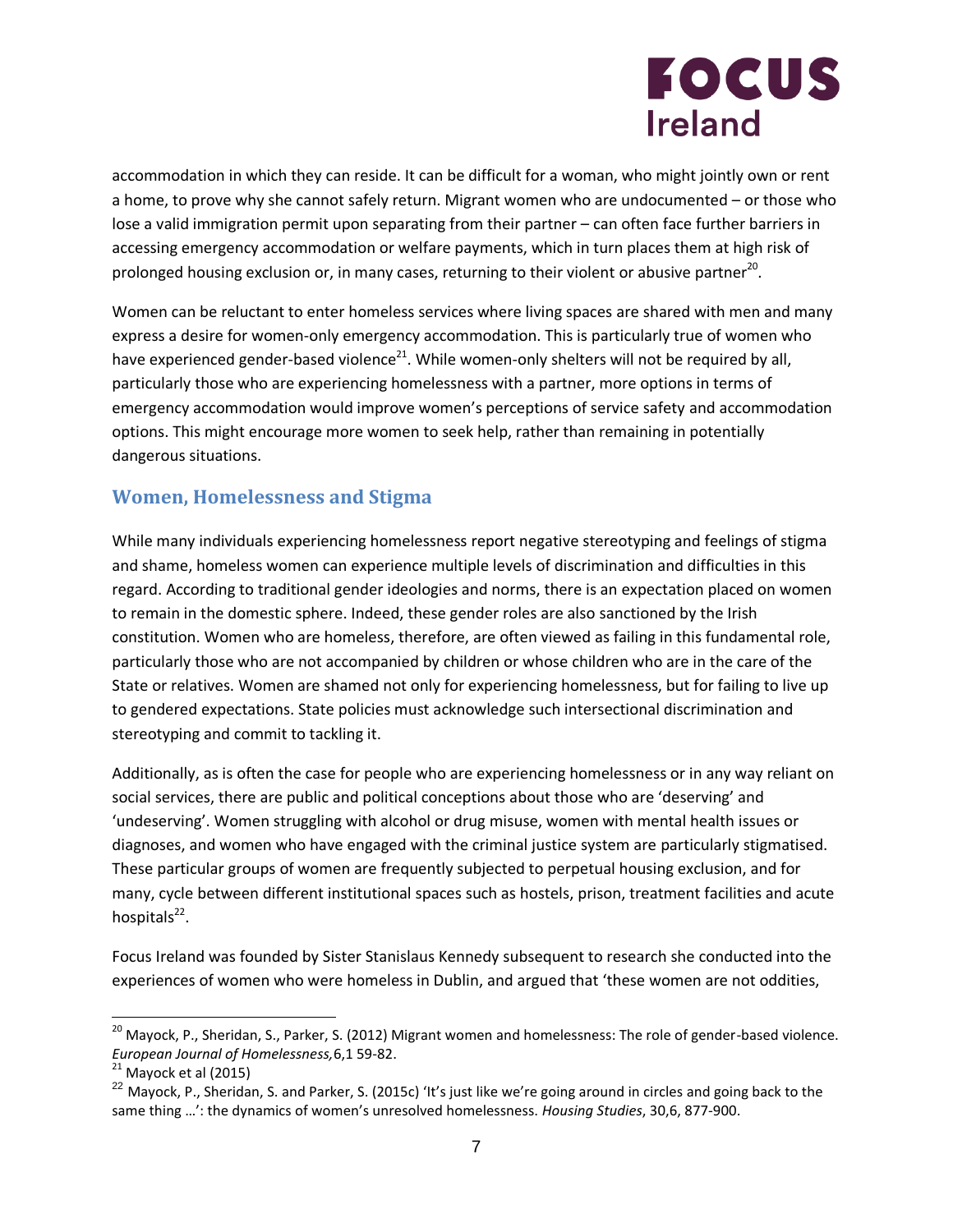# **FOCUS Ireland**

not eccentrics'.<sup>23</sup> Stereotyping is common in the public perception of homelessness and despite its prevalence, homelessness remains misunderstood. People frequently assume that all those experiencing homelessness are dependent on drugs or alcohol, are happy to rely on state subsidies, and, in a sense, 'choose' to remain homeless<sup>24</sup>. While many of those experiencing homelessness do have mental health and substance misuse problems, poverty is almost always the root cause. Therefore early intervention is essential in preventing or quickly resolving homelessness, and for those with longer histories of homelessness, a supported exit into a stable tenure is needed to end their housing exclusion. The Housing First model has proven very successful in supporting people experiencing long-term homelessness into secure tenancies. However, Housing First typically targets those engaged in entrenched rough-sleeping. Women experiencing homelessness are more likely to be 'hidden' and therefore might not come within the remit of this model.<sup>25</sup> Alternatives must be offered to ensure that women with long homeless histories can access the requisite support.

## **Recommendations**

The previous National Women's Strategy (2007-2016) was drafted during a time of significant State prosperity. The new strategy must reflect women's experiences of nearly a decade of economic austerity. While Ireland's economic outlook is now more promising, those who bore the brunt of social spending cuts have been left behind. We are experiencing the worst period of family homelessness since administrative records began, and women are being disproportionately affected. The following are Focus Ireland's recommendations for inclusion in the forthcoming Strategy and are structured in line with the questions posited by the Department of Justice and Equality.

## *What do you think are the issues for women and girls that are most important to address over the next four years?*

- The National Women's Strategy must acknowledge the importance of stable and secure housing as a right upon which other rights are built and name homelessness as a key challenge to be addressed in the next four years. The Strategy must consider the rapid increase in women's homelessness as a result of the family homelessness crisis.
- The Strategy must acknowledge and work to address poverty as the root cause of many homeless episodes. For example, OECD data demonstrates that 29% of female workers in Ireland are in low paid jobs, compared to 19% of male workers.<sup>26</sup>

 <sup>23</sup> Stanislaus Kennedy "But where can I go" 1985

<sup>&</sup>lt;sup>24</sup> The Homeless Hub: Myths and Questions about Homelessness [http://homelesshub.ca/about](http://homelesshub.ca/about-homelessness/homelessness-101/myths-and-questions-about-homelessness)[homelessness/homelessness-101/myths-and-questions-about-homelessness](http://homelesshub.ca/about-homelessness/homelessness-101/myths-and-questions-about-homelessness)

<sup>&</sup>lt;sup>25</sup> Homes for Women briefing, "Housing First, Women Second? Gendering Housing First", available at: <http://ywcacanada.ca/data/documents/00000382.pdf>

 $\frac{26}{26}$  OECD Economic Survey of Ireland, 2015, available at: https://www.oecd.org/eco/surveys/Ireland-2015overview.pdf